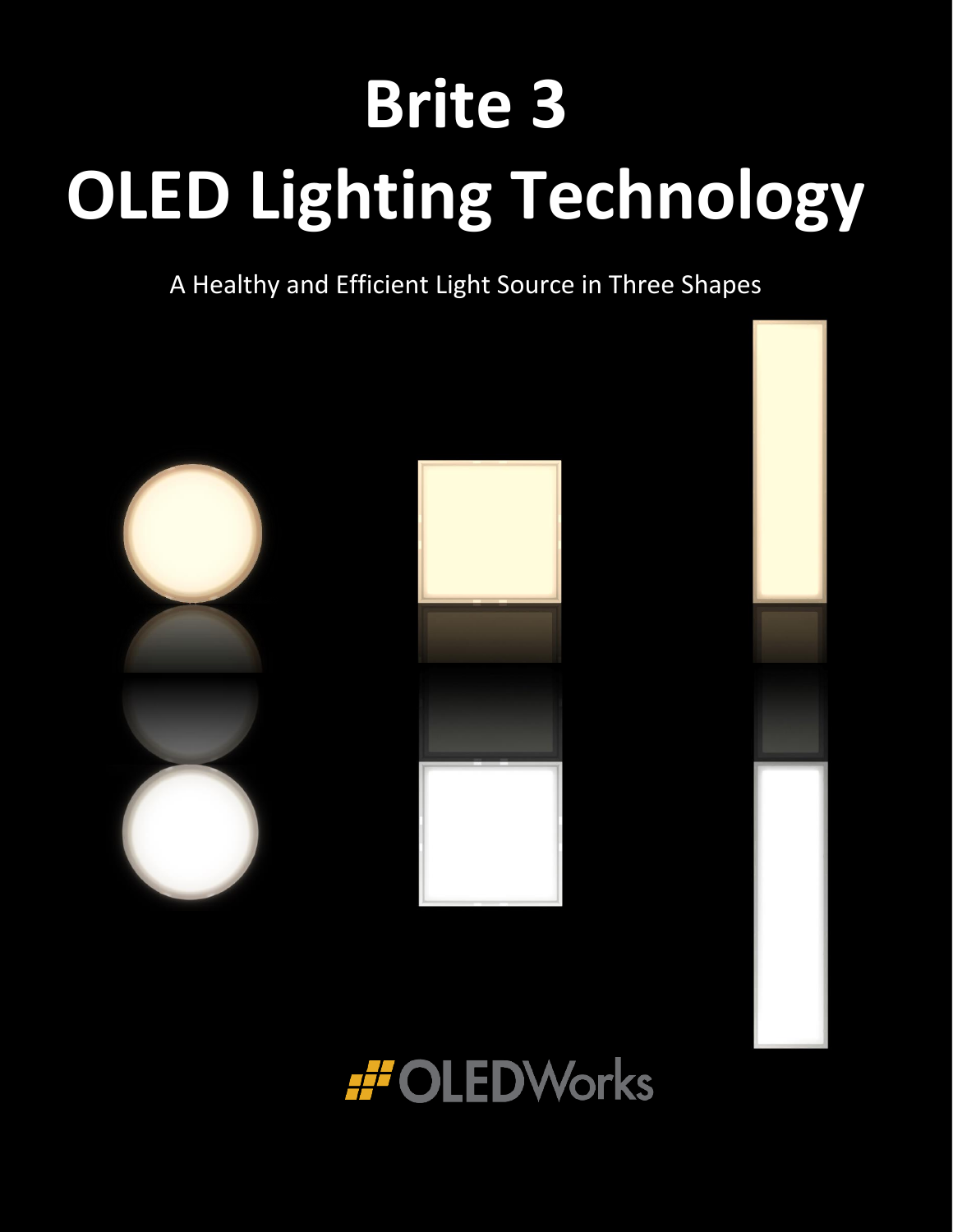## OLEDWorks LumiBlade OLED Lighting Technology

# **Brite 3 Family**

### **OLED technology offers unique designs in lighting applications.**

When it comes to lighting, OLED inspires on a whole different level. The quality of the light itself in combination with its unique design characteristics, OLED lighting can be used to realize innovative applications and designs. The third generation of the Brite family brings OLED further into functional lighting applications. With the luminous flux of up to 300 lumens, the Brite products are the brightest white OLED panel commercially available worldwide. The rigid OLED panels are available in three shapes, rectangle, round, and square, and two color temperatures, 3000K and 4000K, making it easy to bring lighting into spaces and products that require high-function and beautiful illumination.

### **OLED is a human-centric light source.**

Lighting affects our well-being in many ways, from physiological impact to emotional response. OLED lighting delivers a positive experience for our health in multiple ways.

OLED light contains longer wavelengths of blue which are safer for our eyes than the high blue peaks found in LED lighting. It delivers the same amount of light as LED, in superior quality, with significantly less hazardous blue light.

Validated through the IEC standard for physiological risk of blue and infrared light – our OLEDs have no risk for skin and eyes and are rated as exempt for all photobiological risks.

### **OLED light is a naturally diffuse light source.**

OLED provides soft, yet bright full spectrum illumination resulting in artificial light that resembles daylight. It emits light from the entire surface area, rather than from one or multiple points. This presents a soft brightness and glare-free experience making it an ideal solution for comforting light able to be placed close to the user. Studies have shown that OLED lighting, in comparison to LED standards, also resulted in lower eye fatigue.

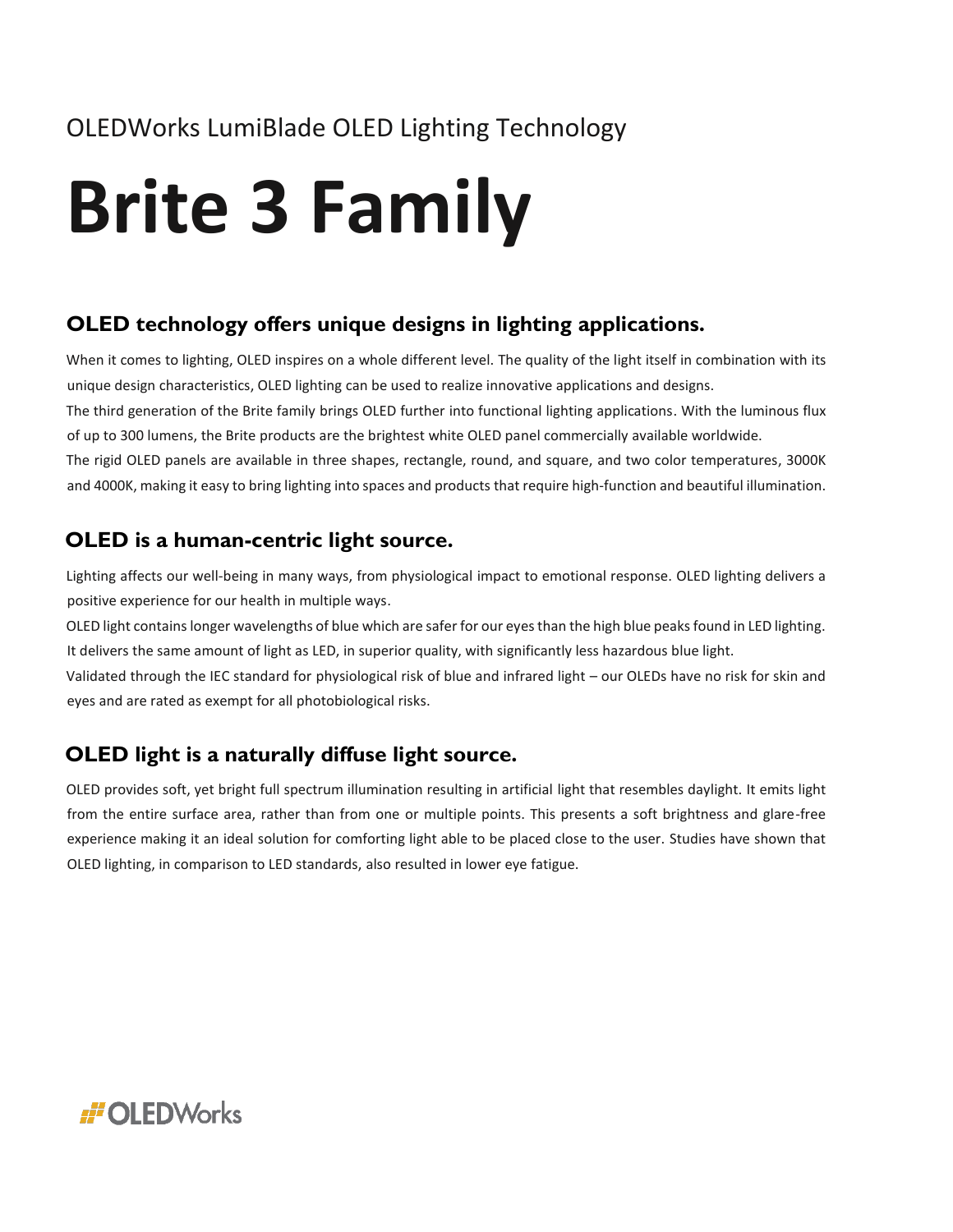

#### **Brite 3 Family 3000K**

| integration level      | Brite 3 Square<br>Level 1 | <b>Brite 3 Square</b><br>Level 2                                                | Brite 3 Rectangle<br>Level 1                                                      | Brite 3 Rectangle<br>Level 2 | Brite 3 Round<br>Level 1 | Brite 3 Round<br>Level 2 |
|------------------------|---------------------------|---------------------------------------------------------------------------------|-----------------------------------------------------------------------------------|------------------------------|--------------------------|--------------------------|
| dimension outer        | 120.5mm x<br>120.5mm      | 127mm x 127mm                                                                   | 62.7mm x<br>240.6mm                                                               | 70.2 mm x<br>248.1mm         | 113mm diameter           | 119mm diameter           |
| dimension lit area     | 102.4mm x<br>102.4mm      | $102.4$ mm $x$<br>102.4mm                                                       | 46.0mm x<br>222.0mm                                                               | 46mm x 222mm                 | 94mm diameter            | 94mm diameter            |
| thickness              | 1.4 <sub>mm</sub>         | 2.1 <sub>mm</sub>                                                               | 1.4 <sub>mm</sub>                                                                 | 2.1 <sub>mm</sub>            | 1.4 <sub>mm</sub>        | 2.1 <sub>mm</sub>        |
| current                |                           | 215mA (70mA @100lm/3,000cd/m <sup>2</sup> )                                     | 145mA (45mA @65lm/3,000cd/m <sup>2</sup> )                                        |                              |                          |                          |
| voltage                |                           | 18.7V                                                                           | 18.7V                                                                             |                              |                          |                          |
| power consumption      |                           | 4W (1.2W @100lm/3,000cd/m <sup>2</sup> )                                        | 2.7W (0.8W @65lm/3,000cd/m <sup>2</sup> )                                         |                              |                          |                          |
| lumen                  |                           | 300 lm                                                                          | 200 lm                                                                            |                              |                          |                          |
| lumen efficacy nom.    |                           | 75Im/W @300Im/8,500cd/m <sup>2</sup> (85Im/W @100Im/3,000cd/m <sup>2</sup> )    | 75lm/W @200lm/8,500cd/m <sup>2</sup> (85lm/W<br>$@65$ lm/3,000cd/m <sup>2</sup> ) |                              |                          |                          |
| luminance nom.         |                           | 8,500 $cd/m2$                                                                   | 8,500 $cd/m^2$                                                                    |                              |                          |                          |
| lifetime L70           |                           | 30,000h @300lm/8,500cd/m <sup>2</sup> (100,000h @100lm/3,000cd/m <sup>2</sup> ) | 30,000h @200lm/8,500cd/m <sup>2</sup>                                             |                              |                          |                          |
| color temperature nom. |                           | 3,000K                                                                          | 3,000K                                                                            |                              |                          |                          |
| CRI nom.               |                           | $>90$ (R9 $>50$ )                                                               | $>90$ (R9 $>50$ )                                                                 |                              |                          |                          |
| availability           | Q3/2018                   |                                                                                 |                                                                                   |                              | Q3/2018                  |                          |





#### **Brite 3 Family 4000K**

| integration level      | Brite 3 Square<br>Level 1 | Brite 3 Square<br>Level 2                                                       | <b>Brite 3 Rectangle</b><br>Level 1                                                            | <b>Brite 3 Rectangle</b><br>Level 2 | Brite 3 Round<br>Level 1 | Brite 3 Round<br>Level 2 |
|------------------------|---------------------------|---------------------------------------------------------------------------------|------------------------------------------------------------------------------------------------|-------------------------------------|--------------------------|--------------------------|
| dimension outer        | $120.5$ mm $x$<br>120.5mm | $127$ mm x $127$ mm                                                             | $62.7$ mm $x$<br>240.6mm                                                                       | 70.2 mm x<br>248.1mm                | 113mm diameter           | 119mm diameter           |
| dimension lit area     | 102.4mm x<br>102.4mm      | 102.4mm x<br>102.4mm                                                            | 46.0mm x<br>222.0mm                                                                            | 46mm x 222mm                        | 94mm diameter            | 94mm diameter            |
| thickness              | 1.4 <sub>mm</sub>         | 2.1 <sub>mm</sub>                                                               | 1.4 <sub>mm</sub>                                                                              | 2.1 <sub>mm</sub>                   | 1.4 <sub>mm</sub>        | 2.1 <sub>mm</sub>        |
| current                |                           | 215mA (90mA @100lm/3,000cd/m <sup>2</sup> )                                     | 145mA (60mA @70lm/3,000cd/m <sup>2</sup> )                                                     |                                     |                          |                          |
| voltage                |                           | 19.6V                                                                           | 19.6V                                                                                          |                                     |                          |                          |
| power consumption      |                           | 4.2W (1.7W @100lm/3,000cd/m <sup>2</sup> )                                      | 2.8W (1.1W @65lm/3,000cd/m <sup>2</sup> )                                                      |                                     |                          |                          |
| lumen                  |                           | 250lm                                                                           | $165 \, \text{Im}$                                                                             |                                     |                          |                          |
| lumen efficacy nom.    |                           | 57lm/W @250lm/7,000cd/m <sup>2</sup> (61lm/W @100lm/3,000cd/m <sup>2</sup> )    | 57lm/W @165lm/7,000cd/m <sup>2</sup><br>$(61 \text{lm/W} \ @65 \text{lm}/3,000 \text{cd/m}^2)$ |                                     |                          |                          |
| luminance nom.         |                           | 7,000cd/ $m^2$                                                                  | 7,000cd/ $m2$                                                                                  |                                     |                          |                          |
| lifetime L70           |                           | 30,000h @250lm/7,000cd/m <sup>2</sup> (100,000h @100lm/3,000cd/m <sup>2</sup> ) | 30,000h @165lm/7,000cd/m <sup>2</sup>                                                          |                                     |                          |                          |
| color temperature nom. | 4,000K                    |                                                                                 |                                                                                                |                                     | 4,000K                   |                          |
| CRI nom.               | $>90$ (R9 $>75$ )         |                                                                                 |                                                                                                |                                     | $>90$ (R9 $>75$ )        |                          |
| availability           | Q3/2018                   |                                                                                 |                                                                                                | Q3/2018                             |                          |                          |